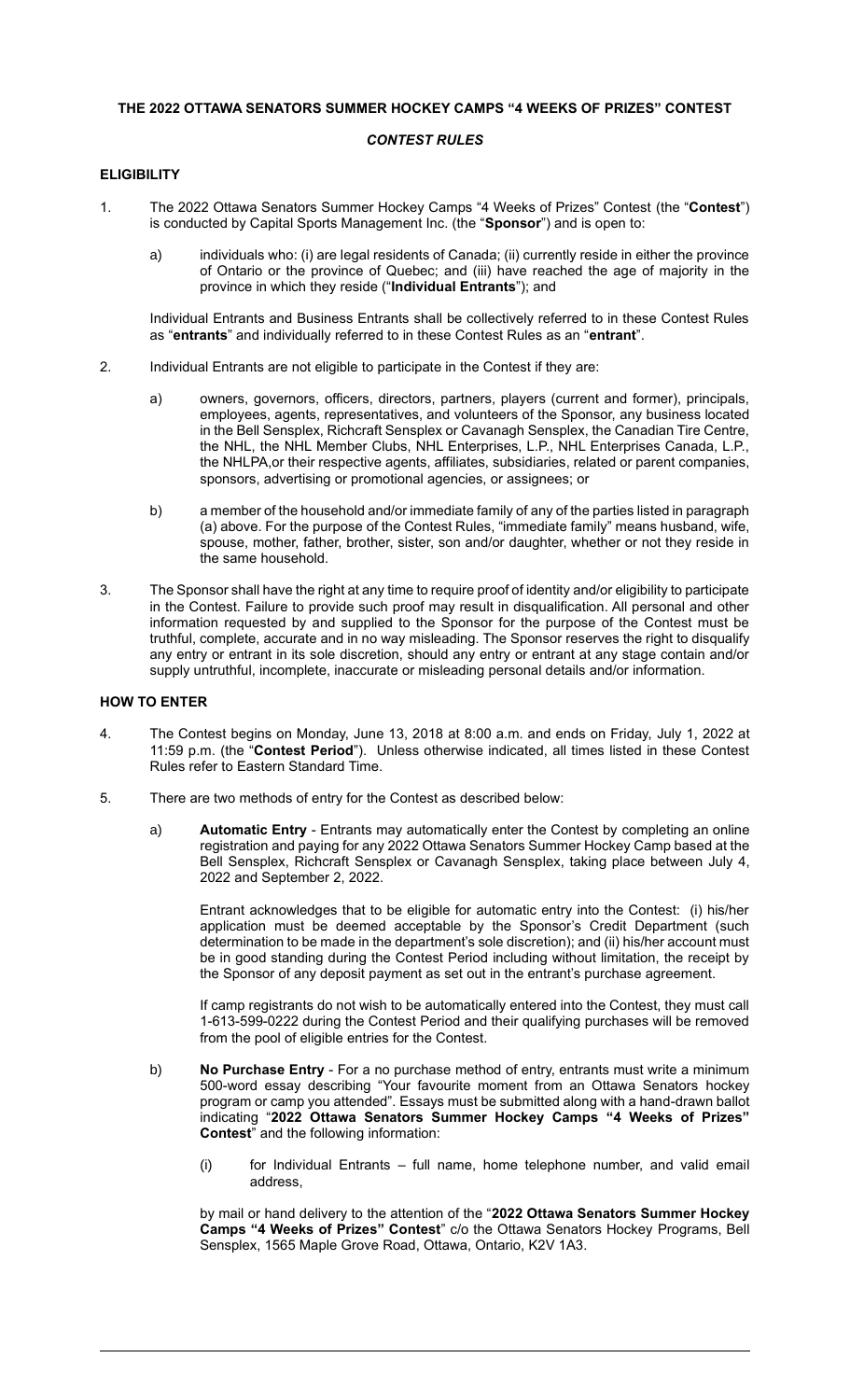6. No entries will be accepted by any other means. All entries must be received during the Contest Period. Entries are limited to one (1) entry per entrant. Entries received through the method described in section 7(a) above will be deemed to be submitted by the camp registrant of record. Potential winners may be required to provide the Sponsor with proof that the potential winner is the authorized camp registrant associated with the winning entry. All entries received after the end of the Contest Period shall be null and void. All entries become the sole property of the Sponsor and none will be returned for any reason. Entries will be declared invalid if they are late, illegible, incomplete, damaged, irregular, mutilated, forged, falsified, altered, garbled, mechanically or electronically reproduced, or tampered with in any way.

## **PRIZES**

- 7. There are 4 weeks of prizes in total, each week featuring a unique prize (each a "**Prize**", collectively the "**Prizes**") to be awarded to Contest winners (each a "**Winner**", collectively the "**Winners**") through a series of random draws as described in section 10 below. The Prizes are summarized in the chart found in section 10 below and the approximate retail value of each Prize is given inclusive of applicable taxes and fees. The odds of winning depend upon the number of eligible entries received prior to the deadline for each draw. Each entrant will be eligible to win one (1) Prize per draw, until a prize has been won. Once a prize of any kind has been won, the entrant will not be eligible for any further prizes.
- 8. Prizes must be accepted as awarded (including but not limited to compliance with any and all scheduling requirements) and cannot be transferred, assigned, substituted or redeemed for cash, except that the Sponsor, in its sole discretion, reserves the right to substitute a prize of equal or greater value if a Prize, or any portion thereof, cannot be awarded as described due to unavailability for any reason. In the event that a Prize consists of or includes attendance at an event that is cancelled, delayed or rescheduled for any reason whatsoever, a substitute prize or cash equivalent will not be provided. Winners and their guests are responsible for transportation, parking accommodation, food and beverage and all taxes, gratuities and all other incidental costs pertaining to the Prizes. The actual values of the Prizes depend on market conditions at the time of fulfilment. Any difference between the stated approximate retail value and the actual value of Prizes will not be awarded.
- 9. Each Winner may claim his/her Prize at the Bell Sensplex located at 1565 Maple Grove Road, Ottawa, Ontario OR the Richcraft Sensplex located at 813 Shefford Road, Ottawa, Ontario seven (7) days after he/she has been successfully contacted and notified of his/her Prize, has complied with the Contest Rules and has signed and returned the Contest Release (described below) and any other documentation required by the Sponsor in its sole discretion. The Sponsor will notify each winner

## **RANDOM DRAWS**

- 10. On each of the draw dates (each a "**Draw Date**", collectively the "**Draw Dates**") set out below from June 20, 2022 through July 11, 2022, between 9:00am and 3:00 p.m. at Bell Sensplex in Ottawa, Ontario, one (1) eligible entrant will be selected by random draw from all eligible entries received by the respective Draw Date's deadline to enter (as set out in the chart below) to become the Winner of the respective Draw Date's Prize (subject to compliance with these Contest Rules) (one (1) Prize per draw per Winner). For greater certainty:
	- **The pool of eligible entries for this Contest shall be cumulative.** By way of example, an eligible entry received on June 13, 2022, at 10:00 a.m. shall be added to the pool of eligible entries for the draws to be held on June 20, 2022 through July 11, 2022. If an eligible entry is received after a respective Draw Date's deadline to enter (as set out in the chart below) it will be added to the pool for the next Draw Date and the Draw Dates thereafter.
		- ➢ Week 1 June 13-19 --- *Those already registered in a Week 1 or Week 5 camp*
		- ➢ Week 2 June 20-26 --- *Those already registered in a Week 2 or Week 6 camp*
		- ➢ Week 3 June 27-July 3 --- *Those already registered in Week 3 or Week 7 camp*
		- ➢ Week 4 July 4-10 --- *Those already registered in a Week 4, Week 8 or Week 9 camp*
		- ➢ Grand Prize July 4-10 --- *Those registered in any week*
	- **Entrants are not eligible to win multiple Prizes.** Once an entrant has won a Prize, he/she will not be included in future Draw Dates except for the Grand Prize.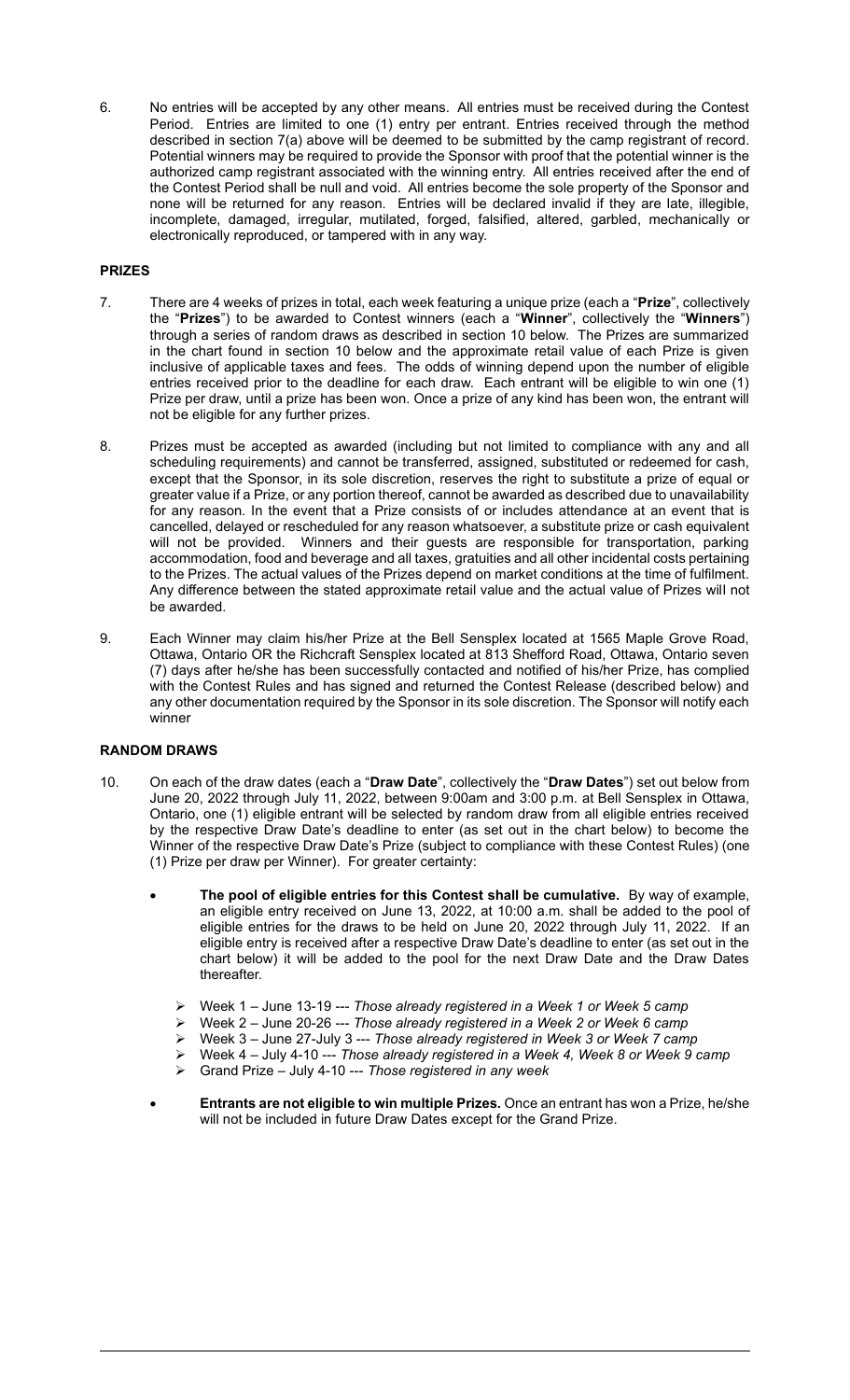| <b>Prize Name</b>  | <b>Prize Details</b>                                                                                                                                                       | <b>Deadline to Enter</b>                   | <b>Draw Date</b> | <b>Total</b><br><b>Prize</b><br>value<br>(CDN \$) |
|--------------------|----------------------------------------------------------------------------------------------------------------------------------------------------------------------------|--------------------------------------------|------------------|---------------------------------------------------|
| Week #1            | Draw- One (1) free additional Ottawa<br>Senators Summer Hockey Camp<br>Draw - Twenty (20) free entry into the<br>Ottawa Senators Specialty Clinic for 2022-<br>2023 season | June 19, 2022, at<br>11:59 p.m.            | June 20, 2022    | \$1000                                            |
| Week #2            | Draw- Youth League entry & \$50 gift card at June 26, 2022, at<br><b>Stanleys or Meatings</b><br>Draw - 15 range buckets at Kevin Haime<br>Golf Center                     | 11:59 p.m.                                 | June 27, 2022    | \$600                                             |
| Week #3            | Draw – Pair of tickets to the Ottawa<br>Senators 2022-2023 home opener with<br>parking pass<br>Draw - Five (5) \$25 Hobbins Hockey gift<br>cards                           | July 3, 2022, at 11:59Uuly 4, 2022<br>p.m. |                  | \$350                                             |
| Week #4            | Draw - Five (5) Hockey Start & Swag kits<br>Tape, wax, laces, t-shirt)<br>Draw - Ottawa Senators Hockey Programs<br>Performance Gear Set (10)                              | July 10, 2022, at<br>11:59 p.m.            | July 11, 2022    | \$550                                             |
| <b>Grand Prize</b> | Draw –Senators jersey with choice of name Uuly 10, 2022, at                                                                                                                | 11:59 p.m.                                 | July 11, 2022    | \$400                                             |

The Sponsor will begin notifying selected eligible entrants by telephone on the respective Draw Date by 3:00 p.m. If a selected eligible entrant cannot be contacted by email or telephone within forty-eight (48) hours of the respective draw, he/she will be disqualified and another eligible entrant will be selected and contacted. The Sponsor is not responsible for a selected eligible entrant's failure to receive notification for any reason whatsoever. Each selected eligible entrant who is successfully contacted and who fulfils all of the requirements set out in these Contest Rules shall win his/her respective Prize.

#### **SKILL TESTING QUESTION**

11. In order to be eligible to win a Prize, selected eligible entrants shall be required to correctly answer a time-limited, mathematical skill-testing question, without assistance of any kind, whether mechanical, electronic or otherwise. Selected eligible entrants may be required to swear an affidavit indicating compliance with this section. The skill-testing question will be administered by telephone.

### **CONDITIONS OF PARTICIPATION**

- 12. By participating in this Contest, entrant agrees:
- a) to be bound by the Contest Rules;
- b) to be bound by the decisions of the Sponsor, which shall be final and binding in all respects; and
- c) to sign and return a publicity release and release of liability (the "**Contest Release**") which confirms, among other things, that the entrant: (i) releases the Sponsor (Capital Sports Management Inc.), its parent company (the Ottawa Senators), Capital Sports Properties Inc. (Canadian Tire Centre), Aramark Entertainment Services (Canada), Inc., the NHL, the NHL Member Clubs, NHL Enterprises, L.P., NHL Enterprises Canada, L.P., the NHLPA and current and former players, and each of their respective affiliates, parents, and related entities, as well as the owners, governors, officers, directors, partners, partnerships, principals, employees, agents, representatives, volunteers, sponsors, promoters, and advertisers of all the foregoing from any and all liability arising out of or in any way connected to his/her participation in the Contest, participation in any Contestrelated activity, the acceptance, use or misuse of a Prize, the use of personal information described herein and the use of merchandise purchased as a result of winning a Prize, including but not limited to costs, injuries, losses or damages related to personal injuries, death, damage to, loss or destruction of property, rights of publicity or privacy, defamation, or portrayal in a false light, or from any and all claims of third parties arising therefrom; and (ii) grants to the Sponsor and/or its agents the unrestricted right to produce, reproduce, publish, broadcast, communicate, exhibit, distribute, adapt and otherwise use or re-use, as applicable:
	- (i) the Individual Entrant's city/province of residence, statements, endorsements, biography, name, voice, photograph and/or likeness; or
	- (ii) the Business Entrant's city/province of head operations, statements, endorsements, name and/or Representative's name and title,

for advertising and/or publicity purposes without compensation, other than the value of the Prizes offered, in any and all media, now known or hereafter devised.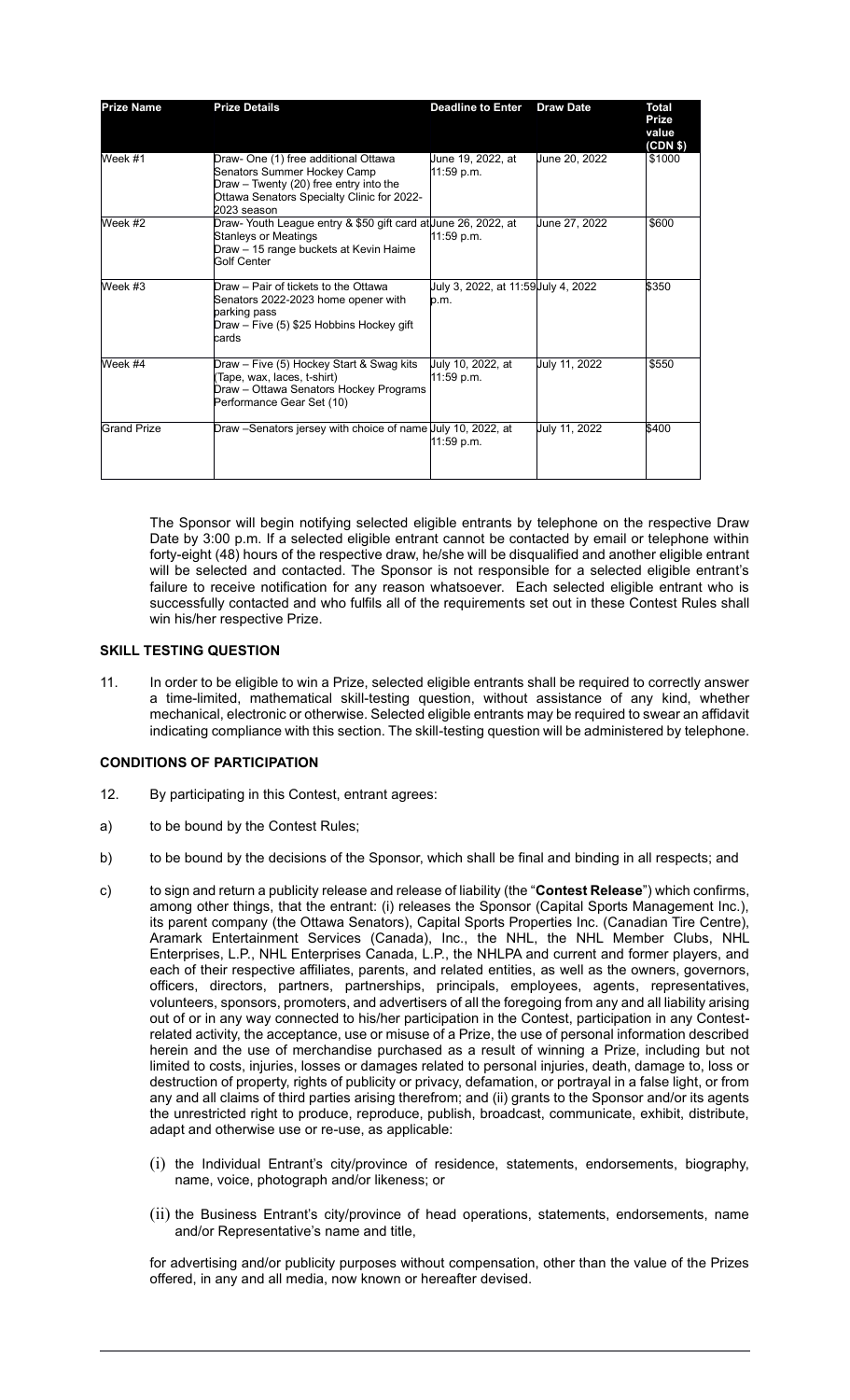## **PUBLICITY RELEASE AND RELEASE OF LIABILITY**

13. The executed Contest Release must be returned within five (5) business days of receipt or a selected eligible entrant shall be disqualified and his/her respective Prize forfeited.

# **LIMITATION OF LIABILITY**

14. The Sponsor is not responsible or liable for late, lost, incomplete, illegible, misdirected, stolen, delayed, damaged or destroyed entries, notifications, replies or any Contest Release; for lost, interrupted, inaccessible or unavailable networks, servers, Internet Service Providers, websites or other connection, related to the Contest; for errors of any kind, including but not limited to human, electronic, mechanical and/or technical in nature; for failure or technical malfunction of any telephone network or lines, computer and online systems, servers, computer equipment, software, email, players, or browsers on account of technical problems or traffic congestion on the Internet, any website related to the Contest, or any combination thereof; for any injury or damage to entrant, entrant's computer, or any other person's computer related to or resulting from participating in, or downloading material in connection with the Contest; for incorrect or inaccurate information; for weather conditions, event cancellations, delay or rescheduling or other factors beyond the Sponsor's control.

## **DISQUALIFICATION**

15. The Sponsor reserves the right, in its sole discretion, to disqualify any entrant who is found to be tampering with the entry process or with the operation and administration of the Contest; acting in an unsportsmanlike or disruptive manner, or with the intent to disrupt or undermine the legitimate operation of the Contest; or in violation of the Contest Rules. The Sponsor reserves the right to seek damages and other remedies from any such entrant to the fullest extent permitted by law, including but not limited to criminal prosecution.

### **USE OF PERSONAL INFORMATION**

16. By participating in the Contest, Individual Entrants and Representatives consent to the collection, use and disclosure of their personal information by the Sponsor for the purpose of administering the Contest, awarding the Prizes and announcing the Winners and any subsequent advertising or promotion related thereto. Personal information collected in connection with the Contest will be used by the Sponsor in accordance with the Sponsor's privacy policy available at www.sensplex.ca.

Seat Package purchasers who do not wish to enter the Contest can opt out as described in section 7(a) above.

## **INTELLECTUAL PROPERTY**

19. All intellectual property, including but not limited to trade-marks, trade names, designs, promotional materials, web pages, source code, drawings, illustrations, logos, slogans and representations are owned or used under license by the Sponsor and/or its affiliates. All rights are reserved. Unauthorized copying or use of any copyrighted material or intellectual property without the express written consent of its owner is strictly prohibited.

## **GOVERNING LAW**

- 20. The Contest is subject to applicable federal, provincial and municipal laws and regulations and is void where prohibited by law. All issues and questions concerning the construction, validity, interpretation and enforceability of the Contest Rules or the rights and obligations as between the entrant and the Sponsor in connection with the Contest shall be governed by and construed in accordance with the laws of the province of Ontario including procedural provisions without giving effect to any choice of law or conflict of law rules or provisions that would cause the application of any other jurisdiction's laws.
- 21. Subject to the jurisdiction of the Régie des alcools, des courses et des jeux, the Sponsor reserves the right, in its sole discretion, to terminate the Contest, in whole or in part, or modify, amend or suspend the Contest and/or the Contest Rules in any way at any time for any reason without prior notice or compensation.

#### **QUEBEC RESIDENTS**

22. Notwithstanding anything to the contrary contained herein, any litigation respecting the conduct or organization of a publicity contest may be submitted to the Régie des alcools, des courses et des jeux for a ruling. Any litigation respecting the awarding of a prize may be submitted to the board only for the purpose of helping the parties reach a settlement. In the event that there is a discrepancy or inconsistency between the English language version and the French language version of the Contest Rules, the English version shall prevail, govern and control.

## **DISCREPANCIES**